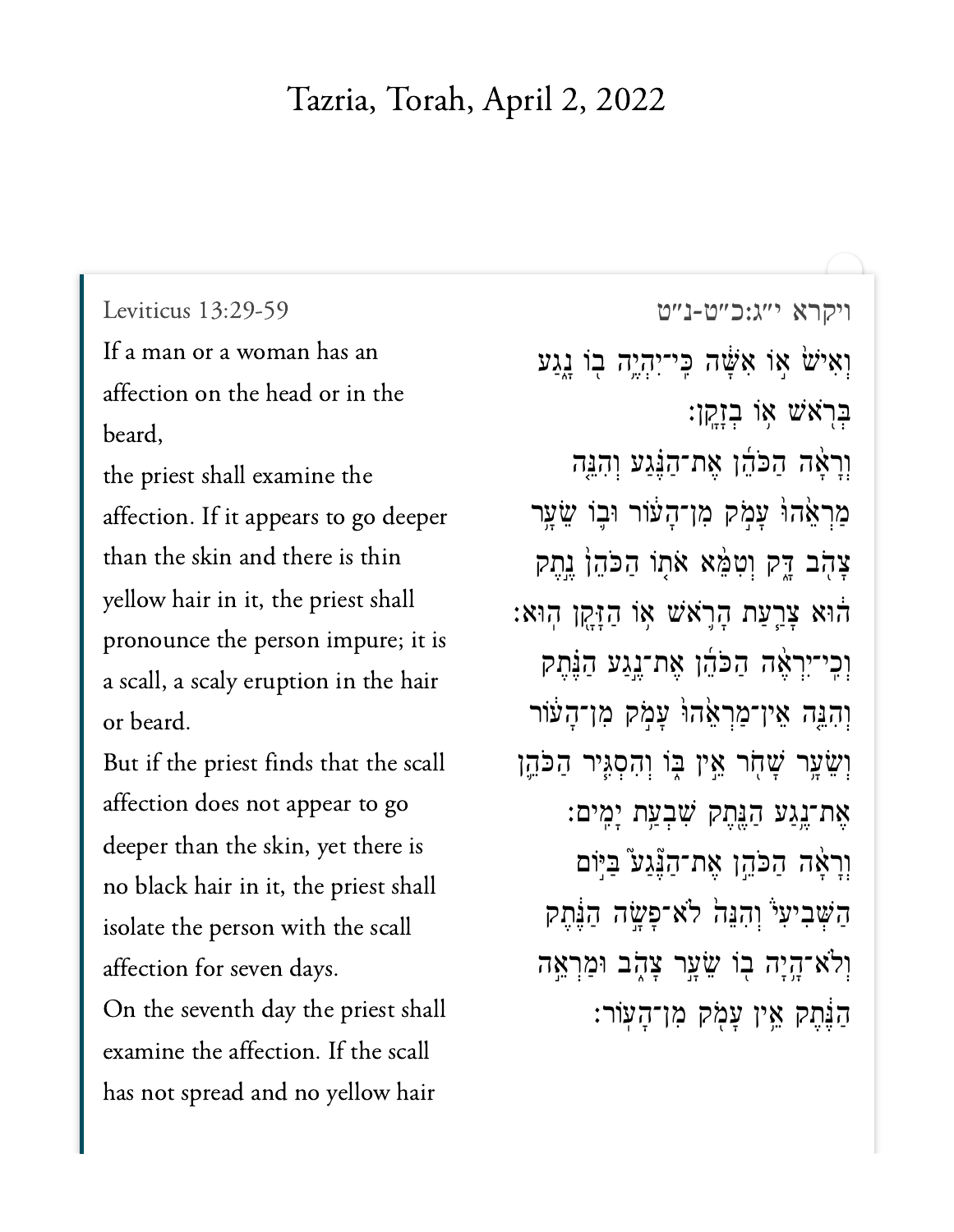has appeared in it, and the scall does not appear to go deeper than  $t_1$  shall shall shall shall shall shall shall shall shall shall shall shall shall shall shall shall shall shall shall shall shall shall shall shall shall shall shall shall shall shall shall shall shall shall shall shall

the person with the scall shall shave - but without shaving the scall; the priest shall isolate that person for another seven days.  $\Omega$  and scalled the scall has scalled the scale examine the scall. If the scall has not spread on the skin, and does not appear to go deeper than the skin, the priest shall pronounce the person pure; after washing those clothes, that person shall be pure. If, however, the scall should spread on the skin after the person has been pronounced pure, the priest shall conduct an examination. If the scall has spread on the skin, the priest need not look for yellow hair: the person is  $\begin{array}{ccc} \bullet & \bullet & \bullet & \bullet \end{array}$ 

n<br>But if the scall has remained<br>unchanged in color, and black hair But if the scall has remained has grown in it, the scall is healed;

וְהָתְגַּלַּ֑ה וְאֵת־הַנֶּחֶק לְא יְגַלֵּחַ וַהְסִגְּיר הַכֹּהֵן אֶת־הַנֵּחֵק שִׁבְעַת ָיִ֖מים ֵׁשִֽנית׃ וְרָאַה *ּהַכֹּהֶן אֵת־הַ*ּנֶּתֶק בַּיִּוֹם הַשָּׁבִיעִׂי וְהָנֶּה לֹא־פַּשֶׂה הַנֵּתֵק ַּבָּעۡוֹר וּמַרְאֶֽהוּ אֵיְנֵנּוּ עָמְק ּמִן־הָעָׂוֹר וְטָהַ֣ר אֹתוֹ הַכֹּהֵ֔ן וְכִבֶּם ְּבָגָ֖דיו ְוָטֵֽהר׃ וְאָם־פָּשָׂה יִפְ**שֶׂה הַגֶּתֶק בְּע**ָוֹר ַאֲחֲרֵי טָהֶרְתֹוֹ: וְרָאָ֫הוֹּ הַכֹּהֵ֫ן וְהָגֵּה פָּשָׂה הַגֵּתֶק ַבְּעָוֹר לְא־יִבָקֵר הַכֹּהֱן לַּשֵׂעֲר ָהָצהב טמא הוּא וְאָם־בִעֵינָיו<sup>9</sup> עָמַ*ד הַ*ּנֲתֵק וְשֵׂעָר ְשַׁחָק צַמַח־בּוֹ נִרְפָּ֣א הַגֶּתֶק טָהְוֹר ּהָוּא וְטְהֲרְוֹ הַכֹּהֵן: {ס וְאִיּשׁ אוֹ־אָשָּׁה כֵּי־יְהָיֵה ָבְעֹוֹר־בִּשָּׂרֵם בֵּהָרָת בְּהָרָת לְבָנִת: וְרָאָה הַכֹּהֵן וְהָגֵּה בְעוֹר־בִּשָׂרֵם ַבְּהָרְׂת כֵּהְוֹת לְבָנָת בְּהַק הָוּא ַפְּרֵח בַּעָּוֹר טַהְוֹר הִוּאָ: {ס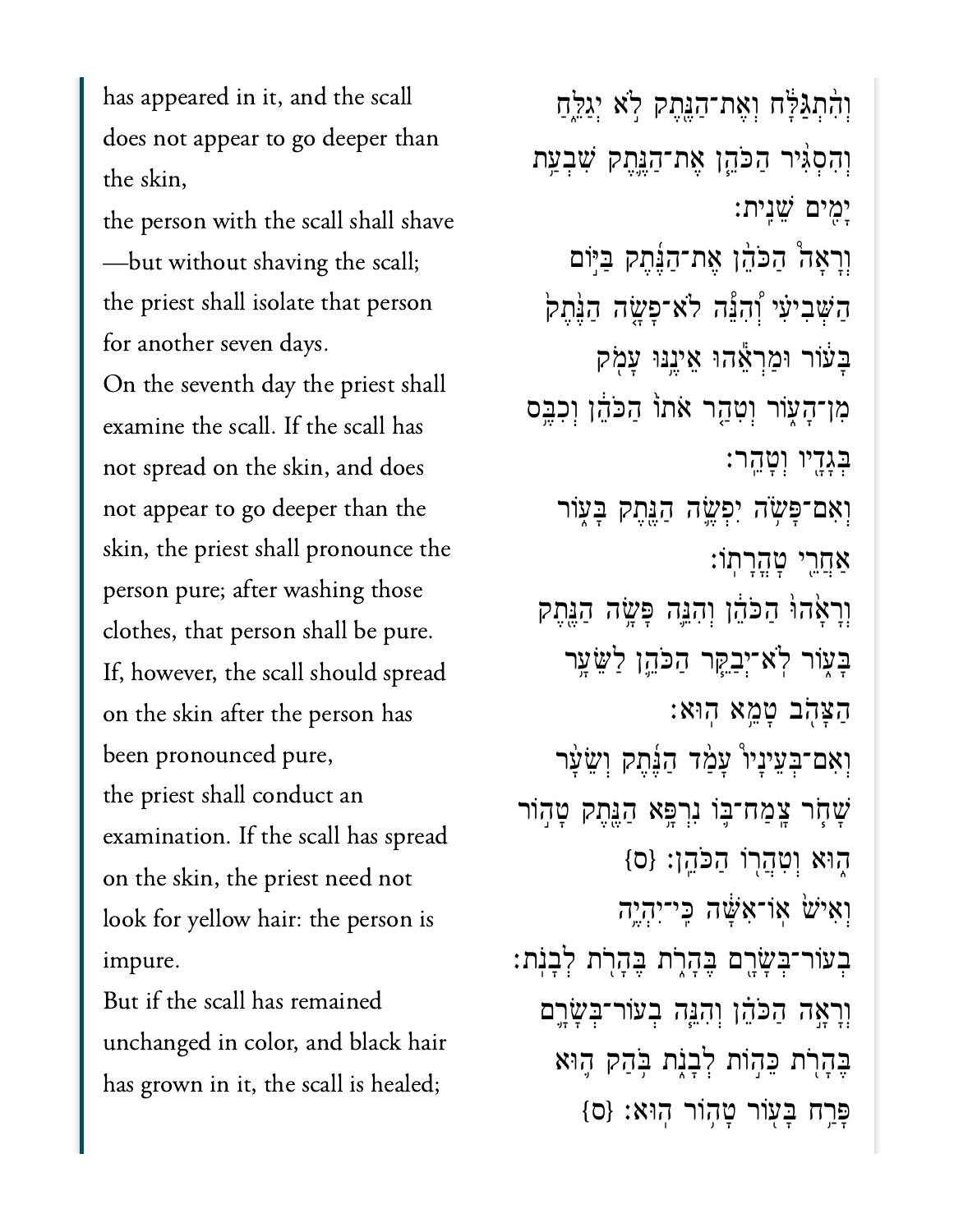the person is pure. The priest shall pronounce that person pure. If a man or a woman has the skin of the body streaked with white discolorations,

and the priest sees that the discolorations on the skin of the body are of a dull white, it is a person is pure.<br>Person is pure to be a pure of the pure of the pure of the pure of the pure of the pure of the pure. The pure<br>Second is pure of the pure of the pure of the pure of the pure of the pure of the pure of the pu If a man loses the hair of his head

If a man loses the hair of his head and becomes bald, he is pure. If he loses the hair on the front part of his head and becomes bald  $\begin{bmatrix} 1 & 0 & 1 & 1 & 1 \end{bmatrix}$ But if a white affection streaked with red appears on the bald part in the front or at the back of the head, it is a scaly eruption that is spreading over the bald part in the front or at the back of the head. The priest shall examine him: if the swollen affection on the bald part in the front or at the back of his head is white streaked with red,

וְאִ*ּיֹשׁ כִּֽי יִמֲּ*רֵט רֹאֹשָׁוֹ קֵרֵחַ הִוּא ָט֥הֹור ֽהּוא׃ וְאָם מִפְּאַת פָּנָיו יִמָּרֵט רֹא ֖הּוא ָט֥הֹור ֽהּוא׃ וְכִי־יִהְיֶה בַקָּרַחַת אִו בַגַּבַּחַת נֵגַע ַלְבֶן אֲדַמְדֶם צָרַעַת פֹּרַחַת הִוא ּבְקַרְחִתְּוֹ אוֹ בְגַבְּחִתּוֹ: וְרָאָה אֹתוֹ הַכֹּהֶן וְהָגֵה ּשְׁאֵת־הַגָּׂנַעׂ לְבָנֶה אֲדַמְדֶּמֶת ּבְקַרַחִתְּוֹ אִוֹ בְגַבַּחְתְּוֹ כִּמְרָאֱה ִצ<u>ַרְ</u>עַת עִוֹר בַּשֲׂר: אִישׁ־צָרְוּעַ הְוּא טָמֵא הָוּא טַמֵּא יִטַּמְּאֵנּוּ הַכֹּהֵן בְּרֹא<sup>ָ</sup>שָׂו נְגִעֹוֹ: **וְהַצַּרֹוּעַ אֲשֵׁר־בִּוֹ הַבְּנֵע בְּגָדָّיו יְהִיִי** פְרָמִים וְרֹאֹשׁוֹ יְהָיֵה פַּרוּעַ ְוַעל־ָׂשָ֖פם ַיְעֶ֑טה ְוָטֵ֥מא ׀ ָטֵ֖מא ִיְקָֽרא׃ ׇּכל־ְיֵ֞מי ֲאֶׁ֨שר ַהֶּ֥נַגע ּ֛בֹו ִיְטָ֖מא ָטֵ֣מא ֑הּוא ָּבָ֣דד ֵיֵׁ֔שב ִמ֥חּוץ ַֽלַּמֲחֶ֖נה  ${0}$ מֹוֹ ${\tt w}$ בוֹ:  ${0}$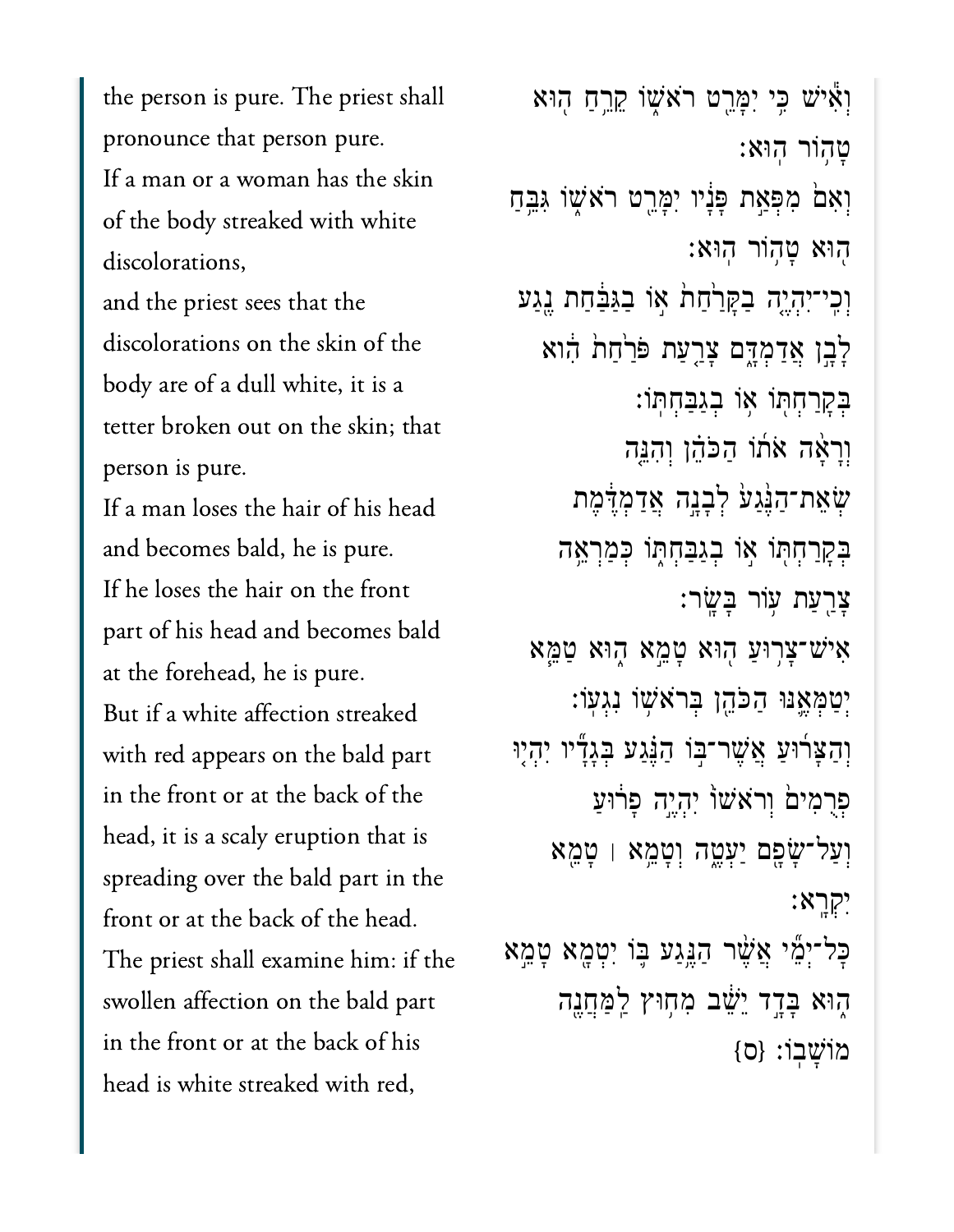like the leprosy of body skin in he is a leprous man; he is impure.

he is a leprous man; he is impure. The priest shall pronounce him impure; he has the affection on his  $\frac{1}{\sqrt{1-\frac{1}{\sqrt{1-\frac{1}{\sqrt{1-\frac{1}{\sqrt{1-\frac{1}{\sqrt{1-\frac{1}{\sqrt{1-\frac{1}{\sqrt{1-\frac{1}{\sqrt{1-\frac{1}{\sqrt{1-\frac{1}{\sqrt{1-\frac{1}{\sqrt{1-\frac{1}{\sqrt{1-\frac{1}{\sqrt{1-\frac{1}{\sqrt{1-\frac{1}{\sqrt{1-\frac{1}{\sqrt{1-\frac{1}{\sqrt{1-\frac{1}{\sqrt{1-\frac{1}{\sqrt{1-\frac{1}{\sqrt{1-\frac{1}{\sqrt{1-\frac{1}{\sqrt{1-\frac{1}{\sqrt{1-\frac{1}{\sqrt{1-\frac{1$ 

As for the person with a leprous  $\frac{1}{\sqrt{1-\frac{1}{1-\frac{1}{1-\frac{1}{1-\frac{1}{1-\frac{1}{1-\frac{1}{1-\frac{1}{1-\frac{1}{1-\frac{1}{1-\frac{1}{1-\frac{1}{1-\frac{1}{1-\frac{1}{1-\frac{1}{1-\frac{1}{1-\frac{1}{1-\frac{1}{1-\frac{1}{1-\frac{1}{1-\frac{1}{1-\frac{1}{1-\frac{1}{1-\frac{1}{1-\frac{1}{1-\frac{1}{1-\frac{1}{1-\frac{1}{1-\frac{1}{1-\frac{1}{1-\frac{1}{1-\frac{1}{1-\frac{1}{1-\frac{1}{1-\frac{1}{1-\frac{1}{1-\$ the head shall be left bare, and the upper lip shall be covered over; and  $\frac{11}{1}$ Impure!" long<br>I

as the disease is present. Being the disease is present to the disease in the disease is present. Being the se<br>The disease is presented to the disease in the contract of the second term in the second term in the second te as the disease is present. Being impure, that person shall dwell apart-in a dwelling outside the  $\mathcal{L}$ 

When an eruptive affection occurs in a cloth of wool or linen fabric, in the warp or in the woof of the linen or the wool, or in a skin or in the anything made of skin; skin, in the warp or the woof, or inskin, in the warp or the woof, or in any article of skin, is streaky green

וָהַבֶּּגֵד כִּי־יִהְיֵה בְוֹ גֵגַע צָרֶעַת ְּבֶ֣בֶגד ֶ֔צֶמר ֖אֹו ְּבֶ֥בֶגד ִּפְׁשִּֽתים׃ אִוֹ בִשְׁתִ<sup>וּ</sup> אִוֹ בִעֲרֵב לַפְּשָׁתֵּים וְלַצָּמֵ֣ר אִוֹ בִעֹּוֹר אִוֹ בִּכָל־מְלֵאֵכֶת ֽעֹור׃ ְוָהָ֨יה ַהֶּ֜נַגע ְיַרְקַ֣רק **׀** ֣אֹו ֲאַדְמָּ֗דם ַּבְּבֶּּגַד או בַעוֹר או־בַשְׁתֵי אוֹ־בָעֲרֶב<sup>ּי</sup> אִו בְכָל־כְּלִי־עֹוֹר גֱנַע ָצָרֵעַת הָוּא וְהָרְאָה אֶת־הַכֹּהֵן: וְרָאָה הַכֹּהֵן אֶת־הַנָּגַע וְהִסְגִּיר ֶאת־ַהֶּ֖נַגע ִׁשְבַ֥עת ָיִֽמים׃ וְרָאָה אֶת־הָנְנֵע בַּיִּוֹם הַשָּׁבִיעִׂי ּכֵּי־פַּשָׂה הַנֵּׁנַעֹּ בַּבֶּגֵד אִו־בַשָּׁתֵי ְאוֹ־בָעֲרֵבׂ אִו בָעֹוֹר לְכָל **ְאֲשֶׁר־יֵעֲ**ׁשֶׂה הָעְוֹר לְמִלָּא<sub>ָ</sub>כָה ָצַרַעַת מַמְאֱרֵת הַגֵּנַע טָמֱא הִוּא ְוָׂשַ֨רף ֶאת־ַהֶּ֜בֶגד ֥אֹו ֶֽאת־ַהְּׁשִ֣תי **׀** אִוֹ אֶת־הָעֲרֵב בַּצֵּמֶר אִו בַפִּשָׁתִּים ְאוֹ אֵת־כַּל־כְּלֵי הַע<del>ֹ</del>וֹר אֲשֶׁר־יִהְיֵה ּבִּוֹ הַגֲגַע כִּי־צָרַעַת מַמְאֶׂרֶת הִוא ָּבֵ֖אׁש ִּתָּׂשֵֽרף׃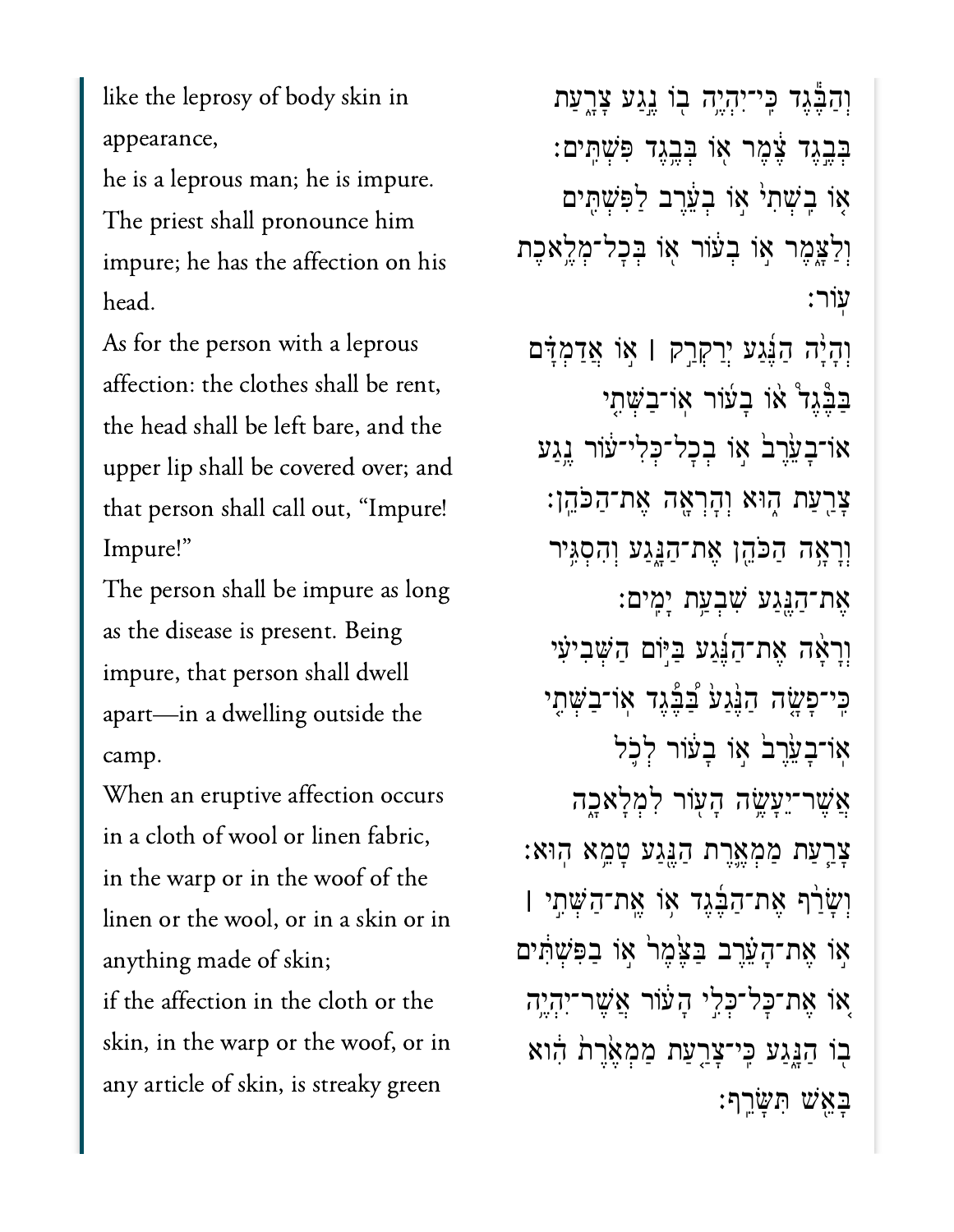or red, it is an eruptive affection. It shall be shown to the priest; and the priest, after examining the affection, shall isolate the affected article for seven days.  $\begin{array}{cc} \sim & 1 & 1 & 1 & 1 & 1 \end{array}$ examine the affection: if the affection has spread in the clothwhether in the warp or the woof, or in the skin, for whatever purpose the skin may be used-the affection is a malignant eruption; it  $\begin{bmatrix} 1 \\ 2 \end{bmatrix}$ 

in wool or linen, or any article ofskinder which the affection is the affection is  $\frac{1}{2}$  and  $\frac{1}{2}$  and  $\frac{1}{2}$  and  $\frac{1}{2}$  and  $\frac{1}{2}$  and  $\frac{1}{2}$  and  $\frac{1}{2}$  and  $\frac{1}{2}$  and  $\frac{1}{2}$  and  $\frac{1}{2}$  and  $\frac{1}{2}$  and  $\frac{1}{2}$  and  $\frac{1$ skin-in which the affection is found, shall be burned, for it is a malignant eruption; it shall be consumed in fire.

But if the priest sees that the affection in the cloth—whether in warp or in woof, or in any article of skin-has not spread, the priest shall order the affected article washed, and he shall isolate it for another seven days.

וְאִם יִרְאֱה הַכֹּהֵן וְהִנֵּה לֹא־פָּשֶׂה הַבְּּנַע כַּבֶּּגֵד אִוֹ בַשָּׁתֵי אָוֹ בָעֲרֵב ֖אֹו ְּבׇכל־ְּכִלי־ֽעֹור׃ וְצְוַּהֹ הַכֹּהֵ֫ן וְכְבְּסֹוּ אֱת אֱשֶׁר־בְּוֹ ַהָּ֑נַגע ְוִהְסִּגי֥רֹו ִׁשְבַעת־ָיִ֖מים ֵׁשִֽנית׃ ְוָרָ֨אה ַהֹּכֵ֜הן ַאֲחֵ֣רי **׀** ֻהַּכֵּ֣בס ֶאת־ַהֶּ֗נַגע ְ֠וִהֵּ֠נה ֹֽלא־ָהַ֨פְך ַהֶּ֤נַגע ָאֶת־עֵינוֹ וְהַנֵּגַע לְאֹ־פָּשָׂה ְטָמֵא ֔הּוא ָּבֵ֖אׁש ִּתְׂשְרֶ֑פּנּו ְּפֶ֣חֶתת ִ֔הוא ּבְקַרְחִתְּוֹ אוֹ בְגַבְּחָתּוֹ: וְאִם ֿרָאָה הַכֹּהֵן וְהִנֵּה כֵּהֶה הַ<u>ּבְּ</u>נַע ְאֲחֲרֵי הְכַּבֵֵּּם אֹתְוֹ וְקַרֵע אֹתֹוֹ ִמן־ַהֶּ֙בֶג֙ד ֣אֹו ִמן־ָה֔עֹור ֥אֹו ּמְן־הַשָּׁתֵי אִו מִן־הָעֲרֵב: וְאָם־תֵּרָאֶה עוֹד בַּבֵּגֵד אָוֹ־בַ<sup>ּ</sup>שָׁתֶי אוֹ־בַעֲרֵב<sup>ׂ</sup> אוֹ בִכָל־כִּלִי־עֹוֹר פּרַחַת הָוא בָּאֵֽשׁ תִּשְׂרְפָנוּ אֶת אֲשֶׁר־בְּוֹ ַהָּֽנַגע׃ וְהָבֶּגֵד אוֹ־הַשָּׁתִ֫י אוֹ־הַעֲרֵב או־כַל־כְּלֵי הַעוֹר אֲשֶׁר תְּכַבֶּס וְסֵר ַמֶּהֵם הַנֵּֽנַע וְכָבַּם שֵׁנִית וְטָהֵר: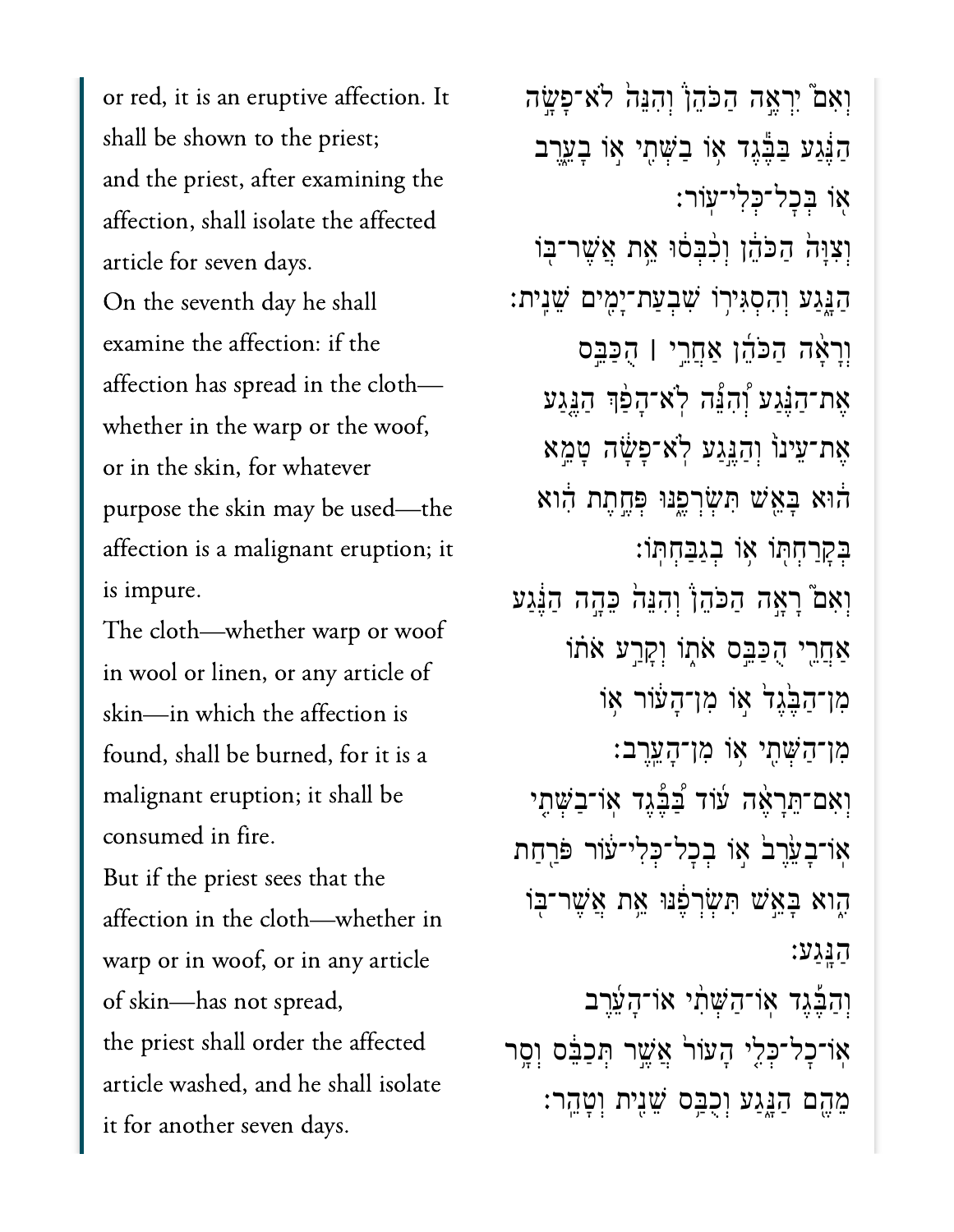And if, after the affected article has  $t \sim 1$  is not changed colored colored colored colored colored colored colored colored colored colored colored colored colored colored colored colored colored colored colored colored colored colored colored colored colore and the it is that it is in the internal space of  $\mathbf{I}$ impure  $\frac{1}{2}$  in the consumed in the consumed in the consumed in the consumed in the consumed in the consumed in the consumed in the consumed in the consumed in the consumed in the consumed in the consumed in the consu impure. It shall be consumed in in<br>inner side or on its outer side. $\ddot{B}$  if the primes the primes the primes the primes the primes the primes the primes the primes the primes the primes the primes the primes the primes the primes the primes the primes the primes the primes the primes But if the priest sees that the affected part, after it has been from the cloth or skin, where  $\frac{1}{2}$ from the cloth or skin, whether in the warp or in the woof; and if it occurs again in the cloth -whether in warp or in woof-or in any article of skin, it is a wild growth; the affected article shall be  $\begin{array}{ccc} \n\bullet & \bullet & \bullet & \bullet \n\end{array}$ If, however, the affection disappears from the cloth-warp skin that has been washed, it shallskin that has been washed, it shall be washed again, and it shall be  $\mathcal{S}_{\mathcal{S}}$  is the procedure for error eruptive for error error error error error error error error error error error error error error error error error error error error error error error error error error error erro Such is the procedure for eruptive

 $\overline{a}$  in warp or  $\overline{a}$  in words  $\overline{a}$ in warp or in woof, or of any ֿוֹאת תּוֹרַ֫ת גֶנַע־צָרַעַת בֶּגֶד הַצֶּמֶר' **׀** ֣אֹו ַהִּפְׁשִּ֗תים ֤אֹו ַהְּׁשִת֙י ֣אֹו ֿהָעֵּׁרֶב אָוֹ כְּל־כְּלִי־עָּוֹר לְטַהֲרָוֹ אָוֹ ְלַטְּמֽאֹו׃ }פ{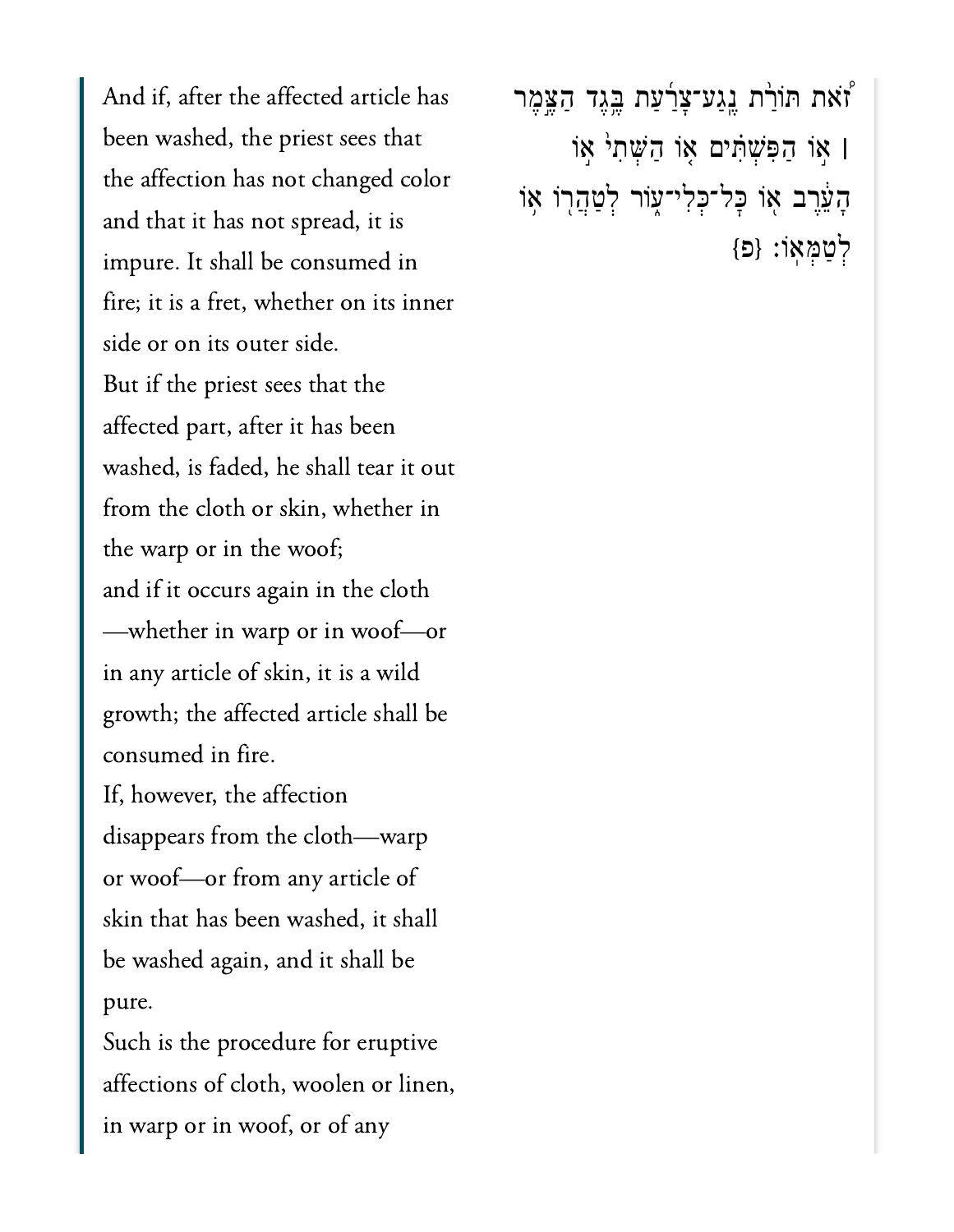article of skin, for pronouncing it pure or impure.

## Numbers 28:9-15

On the sabbath day: two yearling lambs without blemish, together choice flow  $\overline{c}$ choice flour with oil mixed in as a meal offering, and with the proper and the burnt offering for  $\mathbf{r}$  is the every sabbath, the sabbath,  $\mathbf{r}$ 

a burnt offering for every sabbath, in addition to the regular burnt offering and its libation.

On your new moons you shall hall<br>הוה: two bulls of the herd, one ram, and  $\alpha$ two bulls of the herd, one ram, and seven yearling lambs, without יהוה As meal offering for each bull:

As meal offering for each bull: three-tenths of a measure of choice flour with oil mixed in. As meal offering for each ram: two-tenths of a measure of choice flour with oil mixed in.

במדבר [כ״ח:ט׳-ט״ו](https://www.sefaria.org/Numbers%2028:9-15) 28:9-15 Numbers וּבִיּוֹם הַשַּׁבָּ֫ת שָׁנֵי־כִבָשִׂיִם ְּבֵֽני־ָׁשָ֖נה ְּתִמיִ֑מם ּוְׁשֵ֣ני ֶעְׂשֹרִ֗נים ֹ֧סֶלת ִמְנָ֛חה ְּבלּוָ֥לה ַבֶּׁ֖שֶמן ְוִנְסּֽכֹו׃ ֿעַלַת שַׁבַּת בִּשַׁבַּתְּוֹ עַל־עֹלַת ַהָּתִ֖מיד ְוִנְסָּֽכּה׃ }פ{ וּבְרָא<sup>ָ</sup>ּשֵׁי ּחְדָשִׁיּבֶּם תַּקְרִיבוּ עֹלֶה ַלִּיהֹוֶה פָּרִים בְּנֵי־בָקֶר שָׁנַיִּם וְאֵיִל אָחָד כִּבָשִׂים בְּנֵי־שָׁנָָה שִׁבְעָּה ְּתִמיִֽמם׃  $\phi$ וְּשִׁלְשֶׁה עֲשִׂרֹּנִים סָלֶת מְנִחָה בְּלוּלֶה בַּשֶּׁמֶן לַפָּר הָאֲחָד וּשָׁנֵי ּעֲשִׂרֹּנִים סָלֵת מְנְחַהֹ בְּלוּלֵה ַבִּשֶּׁמֶן לָאַיִל הָאֶחֶד: וְעִשָּׂרְוֹ עִשָּׂרֹוֹן סָׂלֵת מִנְחָה בִּלוּלֶה ַבְשֶּׁמֶן לַכֵּבֵשׁ הָאֵחֶד עֹלָה רֵיחַ  $:$ ניהה אַשה ליהוה